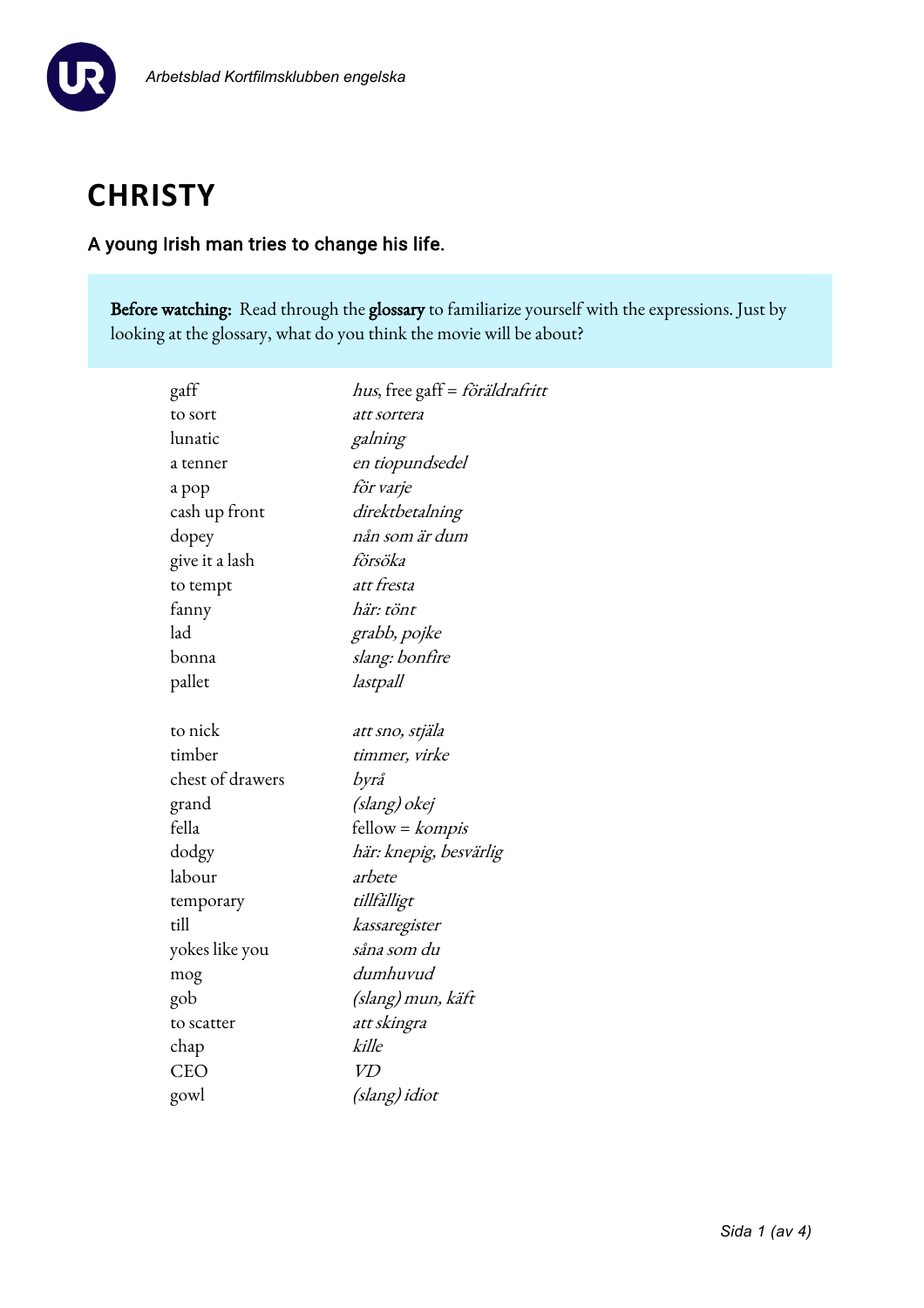

While watching: Pause the movie at 4:50 and discuss together as a group.

#### Discuss together

- **1.** Who is in this movie?
- **2.** Where does the movie take place?
- **3.** What do you think will happen next?

After watching: Read through the questions below and answer them.

What is your understanding of what happens in the movie?

- **A.** Answer these questions for yourself:
- **1.** Who is Christy?
- **2.** What is he preparing for?
- **3.** What are his friends teasing him about?
- **B.** Answer these questions in pairs:
- **1.** How come Christy's brother helped him with the CV, you think? Why do you think he decided to change the CV a bit?
- **2.** What happens when Christy shows the CV at the interview?
- **3.** What is Christy's reaction after the interview? What does he do?
- **C.** Answer these questions together as a group:
- **1.** What do you think would have happened if Christy had written his CV himself?
- **2.** Why do you think the movie is called Christy?
- **3.** What do you think is the message of the movie? What can we learn from it?
- **4.** How do you think the movie makers want us to feel after having watched it?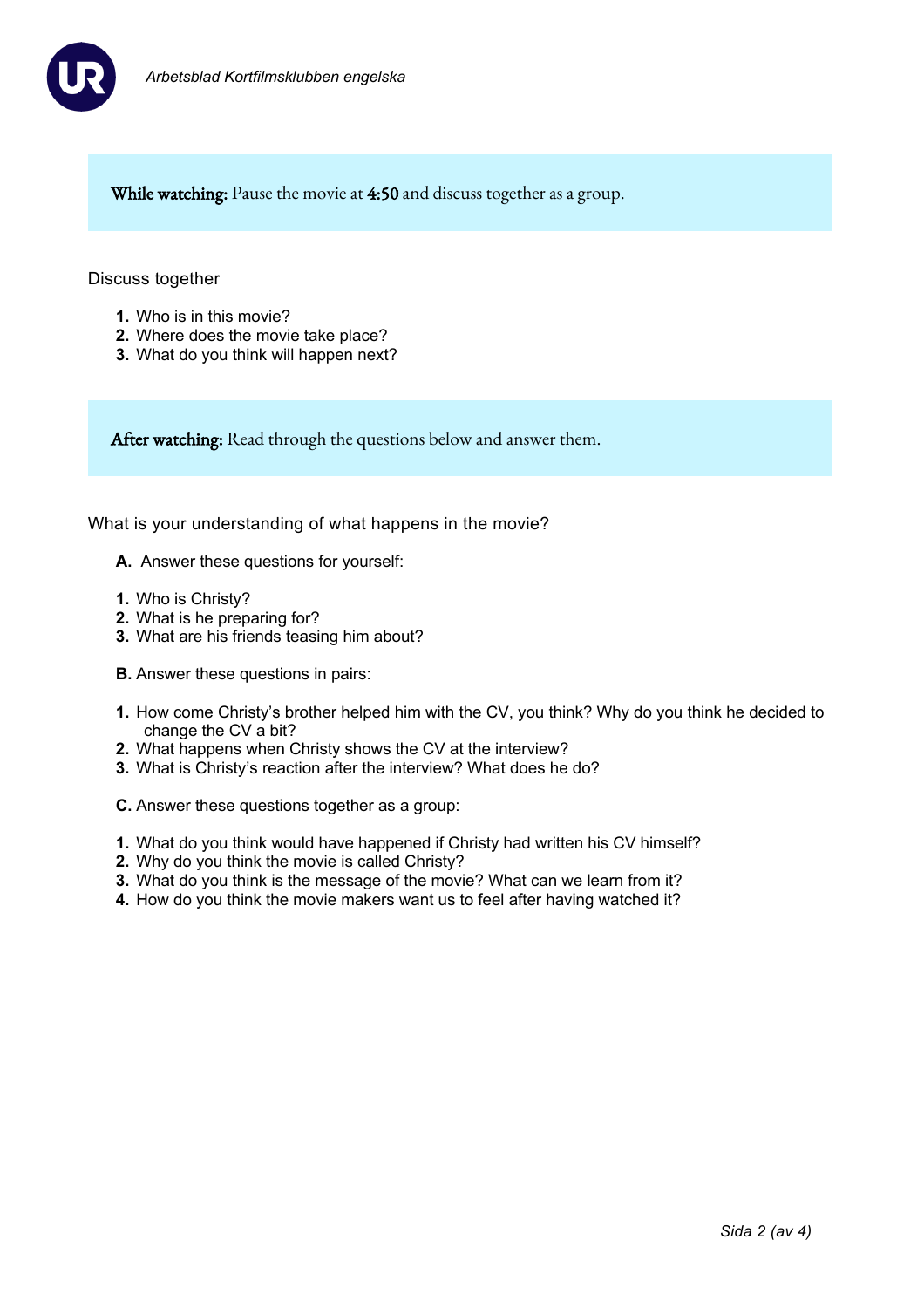

## What to do next

Choose one or more out of the following exercises to work with.

 $\bullet$   $\sim$   $\cancel{\sim}$  Write:

Work on your own. Imagine Christy and his friends meet at the bonfire again five years later. What have happened to them? In what ways have their lives changed? Do they all still live there? Do they work? Go to some sort of school? Write about an evening at the bonfire five years later. What happens? What do they talk about? Who are they now?

 $\lfloor \cdot \cdot \cdot \rfloor$  Discuss, research and write:

Work in pairs. Christy's friends all have different nicknames; Monkey, Greeny, Radar, Robot, Ferret. What do the nicknames mean and what explanations can you give behind them? Discuss, research and write down your answers. Once you're done, discuss what you found out with another pair to see if your guesses were the same.

 $|\cdots]$  Discuss:

Work as a whole class and discuss peer pressure. What is it? In which situations do we often experience peer pressures? Why do you think peer pressure exists? Where do you think it comes from? In what ways can we be allowing and inclusive so that we don't feel any peer pressure? How can we work to eliminate peer pressure? What can you yourself do in order to avoid falling for peer pressure?

#### Deeper discussions

 $\triangleq$  "Christy" takes place in Ireland. For these exercises, work in smaller groups of 3-4 and research on the internet.

- The setting in "Christy" shows children and youths living in poverty. Look into the youth poverty in Ireland. How many children in Ireland live in poverty? Why is it so? What happens with them? What has made Ireland a country of wide-spread poverty? What is the government doing in order to change this?
- Irish can be very special and hard to understand for the untrained ear. Dive deeper into the accents and slang of Ireland. Find videos on the accents of Irish and see if you can learn the different variations of Irish through the country. Is there any common slang that you really should know?